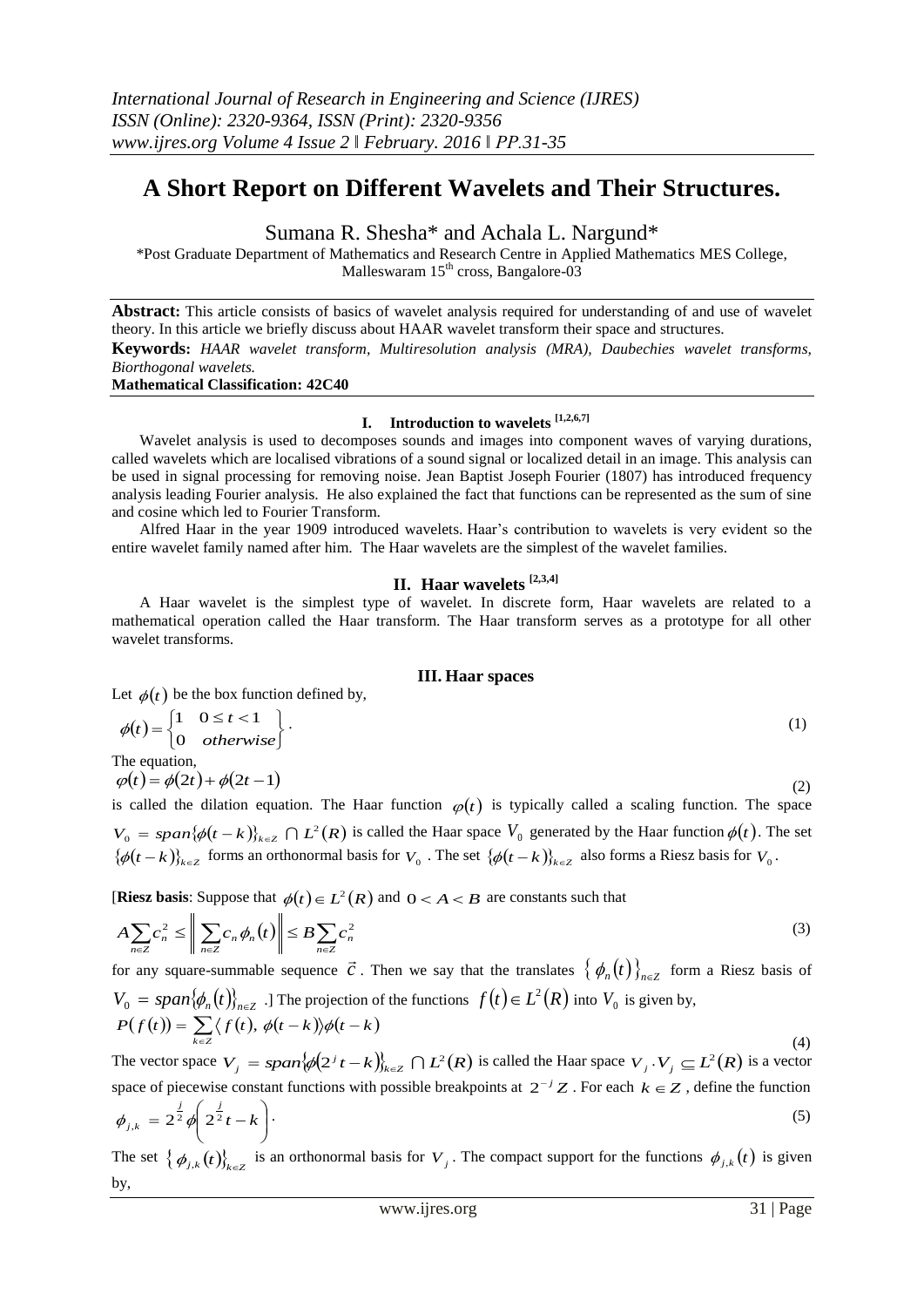$$
\overline{\text{supp}(\phi_{j,k})} = \left[\frac{k}{2^j}, \frac{k+1}{2^j}\right].
$$
 (6)

The dyadic interval  $I_{j,k}$ ,  $j, k \in \mathbb{Z}$ , dilation equation and projection function are defined by

$$
I_{j,k} = \left[\frac{k}{2^j}, \frac{k+1}{2^j}\right] = \left\{t \in R \, \middle| \, \frac{k}{2^j} \le t < \frac{k+1}{2^j}\right\}.\tag{7}
$$

$$
\phi_{j,k}(t) = \frac{\sqrt{2}}{2} \phi_{j+1,2k}(t) + \frac{\sqrt{2}}{2} \phi_{j+1,2k+1}(t) \tag{8}
$$

$$
P_j(f(t)) = \sum_{k \in \mathbb{Z}} \langle \phi_{j,k}(t), f(t) \rangle \phi_{j,k}(t) \qquad (9)
$$

where  $P_j$  is called the approximation operator and the space  $V_j$  is also known as approximation space. The Haar spaces  $\{V_j\}_{j\in\mathbb{Z}}$  satisfy

\n- \n
$$
\begin{aligned}\n &\text{...} &\text{...} &\text{...} &\text{...} &\text{...} &\text{...} &\text{...} \\
&\text{...} &\text{...} &\text{...} &\text{...} &\text{...} \\
&\text{...} &\text{...} &\text{...} &\text{...} &\text{...} \\
&\text{...} &\text{...} &\text{...} &\text{...} &\text{...} &\text{...} \\
&\text{...} &\text{...} &\text{...} &\text{...} &\text{...} &\text{...} \\
&\text{...} &\text{...} &\text{...} &\text{...} &\text{...} &\text{...} \\
&\text{...} &\text{...} &\text{...} &\text{...} &\text{...} &\text{...} \\
&\text{...} &\text{...} &\text{...} &\text{...} &\text{...} &\text{...} \\
&\text{...} &\text{...} &\text{...} &\text{...} &\text{...} &\text{...} \\
&\text{...} &\text{...} &\text{...} &\text{...} &\text{...} &\text{...} \\
&\text{...} &\text{...} &\text{...} &\text{...} &\text{...} &\text{...} \\
&\text{...} &\text{...} &\text{...} &\text{...} &\text{...} &\text{...} \\
&\text{...} &\text{...} &\text{...} &\text{...} &\text{...} &\text{...} \\
&\text{...} &\text{...} &\text{...} &\text{...} &\text{...} &\text{...} \\
&\text{...} &\text{...} &\text{...} &\text{...} &\text{...} &\text{...} \\
&\text{...} &\text{...} &\text{...} &\text{...} &\text{...} &\text{...} \\
&\text{...} &\text{...} &\text{...} &\text{...} &\text{...} &\text{...} \\
&\text{...} &\text{...} &\text{...} &\
$$

## **IV. Haar wavelet spaces**

The wavelet function  $\psi(t)$  is given by,

$$
\psi(t) = \phi(2t) - \phi(2t - 1) = \begin{cases} 1 & 0 \le t < \frac{1}{2} \\ -1 & \frac{1}{2} \le t < 1 \\ 0 & otherwise \end{cases}
$$
(11)

The equation,

 $\psi(t) = \phi(2t) - \phi(2t-1)$ , is called the dilation equation. The space  $W_0 = span{\psi(t-k)}_{k \in \mathbb{Z}} \cap L^2(R)$  is called the Haar wavelet space  $W_0$  generated by the Haar wavelet function  $\psi(t)$ . The set  $\{\psi(t-k)\}_{k\in\mathbb{Z}}$  forms an orthonormal basis for  $W_0$ . The set  $\{\psi(t-k)\}_{k\in\mathbb{Z}}$  also forms a Riesz basis for  $W_0$ . The Haar wavelet space  $W_0$  satisfies the following properties.

 $\bullet$  If  $f(t) \in V_0$  and  $g(t) \in W_0$ , then  $\langle f(t), g(t) \rangle = 0$ . •  $V_0$  and  $W_0$  are perpendicular to each other. (12)  $V_1 = V_0 \oplus W_0$ .

The vector space  $W_j = span \{ \psi(2^j t - k) \}_{k \in \mathbb{Z}} \cap L^2(R)$  is called the Haar wavelet space  $W_j$ . For each  $k \in \mathbb{Z}$ , define the function  $\psi_{j,k} = 2^{\frac{j}{2}} \psi\left(2^{j/2}t - k\right)$ . The set  $\{\psi_{j,k}(t)\}_{k \in \mathbb{Z}}$  is an orthonormal basis for  $W_j$ . The compact support for the functions  $\psi_{j,k}(t)$  is given by,

$$
\overline{\text{supp}(\psi_{j,k})} = \left[\frac{k}{2^j}, \frac{k+1}{2^j}\right].
$$
\n(13)

For  $j, k \in \mathbb{Z}$ , the dilation equation for  $\psi_{j,k}(t)$  is given by,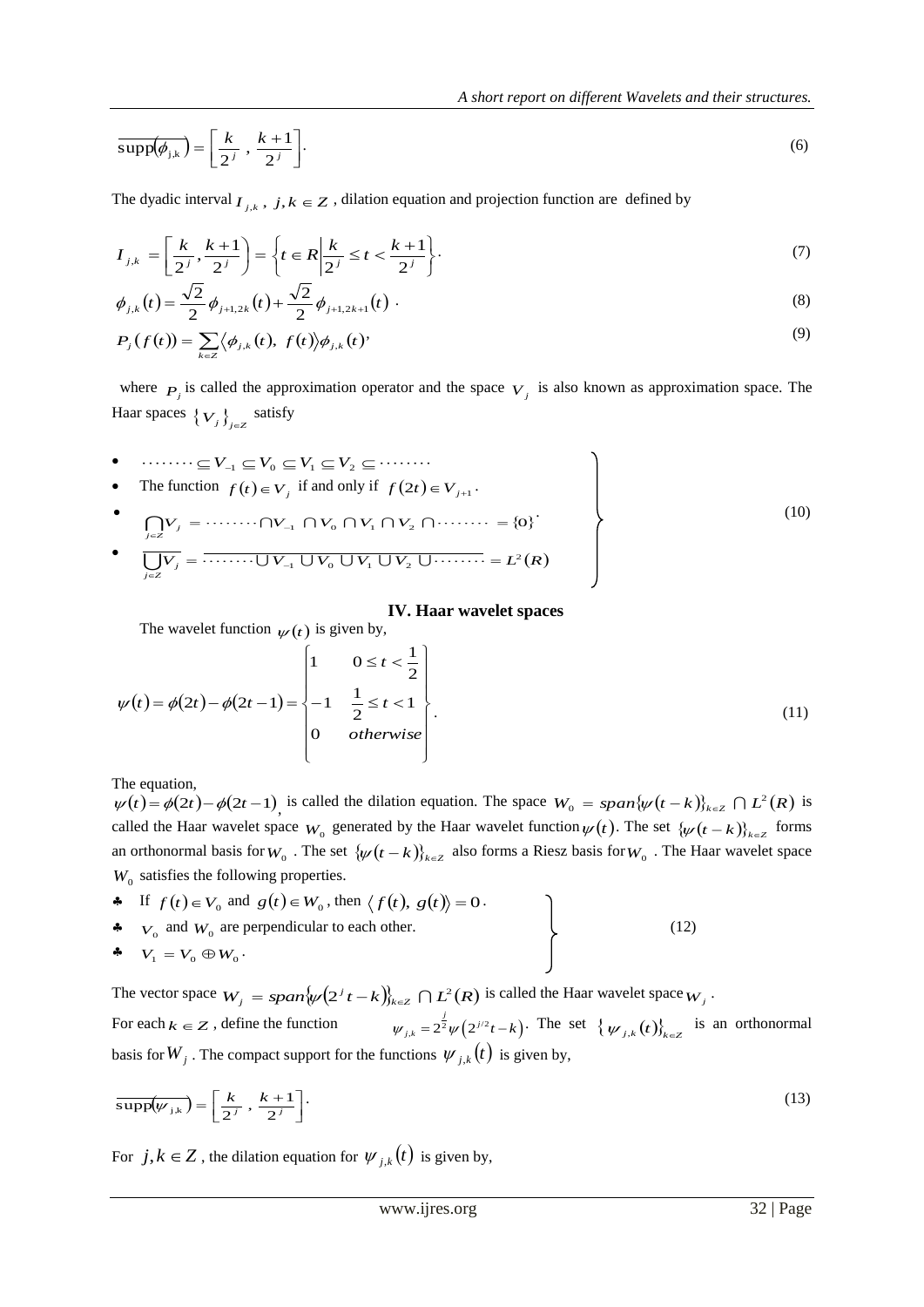$$
\psi_{j,k}(t) = \frac{\sqrt{2}}{2} \phi_{j+1,2k}(t) - \frac{\sqrt{2}}{2} \phi_{j+1,2k+1}(t)
$$
 (14)

For each  $j \in Z$ , the detail operator  $Q_j$  on functions  $f(t) \in L^2(R)$  is defined by,

$$
Q_j(f(t)) = P_{j+1}(f(t)) - P_j(f(t))
$$
\n(15)

The Haar wavelet spaces  $\{W_j\}_{j\in\mathbb{Z}}$  satisfy the following properties.

If *j* and *l* are integers with  $l \ge j$ , then  $V_j$  and  $W_j$  are perpendicular to each other. If *j* and *l* are integers with  $l \neq j$ , then  $W_j$  and  $W_l$  are perpendicular to each other.  $V_{j+1} = V_j \oplus W_j$ .

Let  $f_{j+1}(t) \in V_{j+1}$  be defined as  $f_{j+1}(t) = \sum_{m \in \mathbb{Z}} a_m \phi_{j,m}(t)$  and suppose that  $\vec{h}$  $\vec{h}$  is the vector given by  $[h_0, h_1]$ <sup>1</sup> *T*  $\vec{h} = [h_0, h_1]^T = \left| \frac{\sqrt{2}}{2}, \frac{\sqrt{2}}{2} \right|$ J ן  $\mathsf{I}$ L  $=[h_{0}, h_{1}]^{T}=\Biggl[\frac{\sqrt{2}}{2}, \frac{\sqrt{2}}{2}\Biggr]$  $\frac{\sqrt{2}}{2}, \frac{\sqrt{2}}{2}$  $[0, h_1]^T = \frac{\sqrt{2}}{2}$  $\vec{h} = [h_0, h_1]^T = \left[\frac{\sqrt{2}}{2}, \frac{\sqrt{2}}{2}\right]^T$ , then the projection of  $f_{j+1}(t)$  into  $V_j$  can be written as  $f(t) = \sum_{k \in \mathbb{Z}} b_k \phi_{j,k}(t) = \sum_{k \in \mathbb{Z}} \langle f_{j+1}(t), \phi_{j,k}(t) \rangle \phi_{j,k}(t)$  $f_j(t) = \sum_{k \in \mathbb{Z}} b_k \phi_{j,k}(t) = \sum_{k \in \mathbb{Z}} \langle f_{j+1}(t), \phi_{j,k}(t) \rangle \phi_{j,k}(t)$  (16)

where  $b_k = \frac{\sqrt{2}}{2} (a_{2k} + a_{2k+1}) = \vec{h} \cdot \vec{a}^k$  $\vec{A}$   $\vec{A}$   $(a_{2k} + a_{2k+1}) = \vec{h} \cdot \vec{a}^k$  for  $k \in \mathbb{Z}$  and  $\vec{a}^k = [a_{2k}, a_{2k+1}]^T$  $\vec{a}^k = [a_{2k}, a_{2k+1}]^T$ .

Let  $f_{j+1}(t) \in V_{j+1}$  be defined as

$$
f_{j+1}(t) = \sum_{m \in \mathbb{Z}} a_m \phi_{j+1,m}(t) \tag{17}
$$

Suppose that  $f_j(t)$  is the projection of  $f_{j+1}(t)$  into  $V_j$  and  $\vec{g}$  is the vector given by

$$
\vec{g} = [g_0, g_1]^T = \left[\frac{\sqrt{2}}{2}, -\frac{\sqrt{2}}{2}\right]^T.
$$
\n(18)

If  $g_j(t) = f_{j+1}(t) - f_j(t)$  is the residual function in  $V_{j+1}$ , then  $g_j(t) \in W_j$  and is thus given by

$$
g_j(t) = \sum_{k \in \mathbb{Z}} c_k \psi_{j,k}(t) \tag{19}
$$

where  $c_k = \frac{\sqrt{2}}{2} (a_{2k} - a_{2k+1}) = \vec{g} \cdot \vec{a}^k$  $\frac{2}{\sqrt{2}}(a_{2k} - a_{2k+1}) = \vec{g} \cdot \vec{a}^k$  for  $k \in \mathbb{Z}$  and  $\vec{a}^k = [a_{2k}, a_{2k+1}]^T$ .

Thus, a piecewise constant function  $f_j(t)$ ,  $j > 0$  with possible breakpoints at points in  $2^j Z$  can be decomposed into a piecewise constant approximation function  $f_{j-1}(t)$  with possible breakpoints on the coarser grid  $2^{j-1}Z$  and a piecewise constant detail function  $g_{j-1}(t)$  with possible breakpoints in  $2^{j}Z$ . This process can be iterated and finally  $f_j(t)$  can be written as the sum of an approximation function  $f_0(t)$  with possible breakpoints at the integers and detail functions  $g_0(t)$ ,  $g_1(t)$ , ...,  $g_{j-1}(t)$  with possible breakpoints at  $Z, \frac{1}{4}Z, \cdots, 2^{j}Z$  $\frac{1}{2}Z, \frac{1}{4}$  $\frac{1}{2}Z, \frac{1}{4}Z, \dots, 2^{j}Z$  respectively. The next step is to model the decomposition in terms of linear transformations (matrices). The technique to process discrete data via a discrete version of the decomposition process is called the discrete Haar wavelet transformation.

#### **V. Discrete Haar wavelet transformation**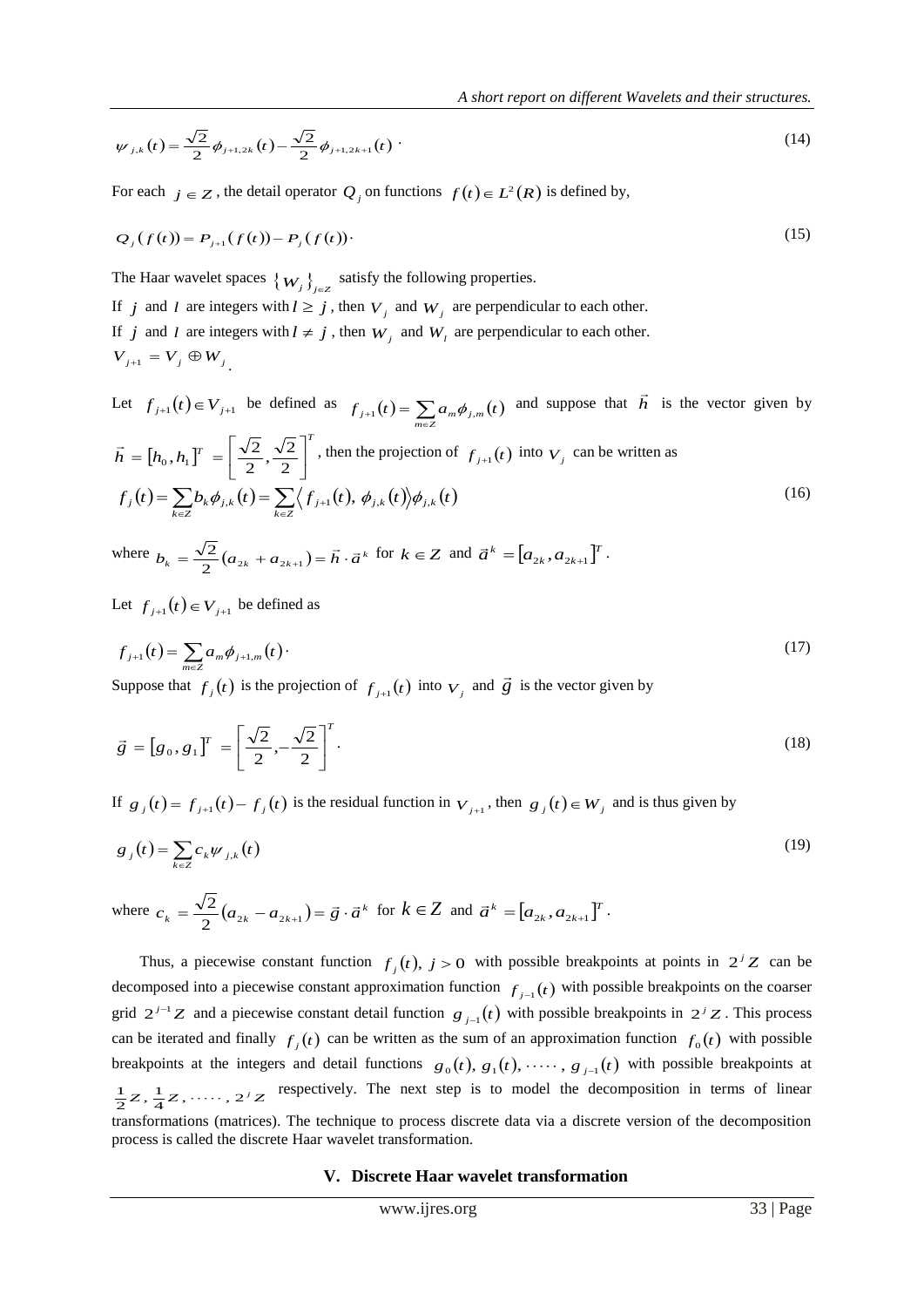Suppose that  $N$  is an even positive integer. The discrete Haar wavelet transformation is defined as,

$$
W_{N} = \left[\frac{H_{N/2}}{G_{N/2}}\right] = \begin{bmatrix} \frac{\sqrt{2}}{2} & \frac{\sqrt{2}}{2} & 0 & 0 & \cdots & 0 & 0\\ 0 & 0 & \frac{\sqrt{2}}{2} & \frac{\sqrt{2}}{2} & \cdots & 0 & 0\\ \cdots & \cdots & \cdots & \cdots & \cdots & \cdots & \cdots\\ \cdots & \cdots & \cdots & \cdots & \cdots & \cdots & \cdots\\ 0 & 0 & 0 & 0 & \cdots & \frac{\sqrt{2}}{2} & \frac{\sqrt{2}}{2}\\ 0 & 0 & \frac{\sqrt{2}}{2} & -\frac{\sqrt{2}}{2} & \cdots & 0 & 0\\ \cdots & \cdots & \cdots & \cdots & \cdots & \cdots & \cdots\\ 0 & 0 & 0 & 0 & \cdots & \frac{\sqrt{2}}{2} & -\frac{\sqrt{2}}{2}\end{bmatrix}
$$
(20)

The  $\frac{N}{2} \times N$ block  $H_{N/2}$  is called the averages block and the  $\frac{N}{2} \times N$ block  $G_{N/2}$  is called the details block. We have,  $H_{N/2} \vec{a} = \vec{b}$  $\frac{2}{2}\vec{a} = \vec{b}$  and  $G_{N/2}\vec{a} = \vec{c}$ . The inverse discrete Haar wavelet transformation is given by,  $\lceil \vec{b} \rceil$  $\frac{1}{2}$  $\vec{a} = W^T \left[ \vec{b} \right].$  (21)

$$
\vec{a} = W_N^T \left[ \frac{b}{\vec{c}} \right] \tag{21}
$$

The two-dimensional discrete Haar wavelet transformation B of a matrix *A* is defines as,

$$
B=W_M A W_N^T.
$$

The inverse of two-dimensional discrete Haar wavelet transformation is given by,

$$
A = W_M^T B W_N \, \cdot
$$

## **VI. Advantages of Haar Wavelet Transform**

- a) It is very simple.
- b) It is fast.

c) It can be calculated without any need of temporary array so it needs less memory.

d) It can be reversed exactly without the edge effects.

## **VII. GRAPHS [5]**

**Original function**  $f = \sin x$